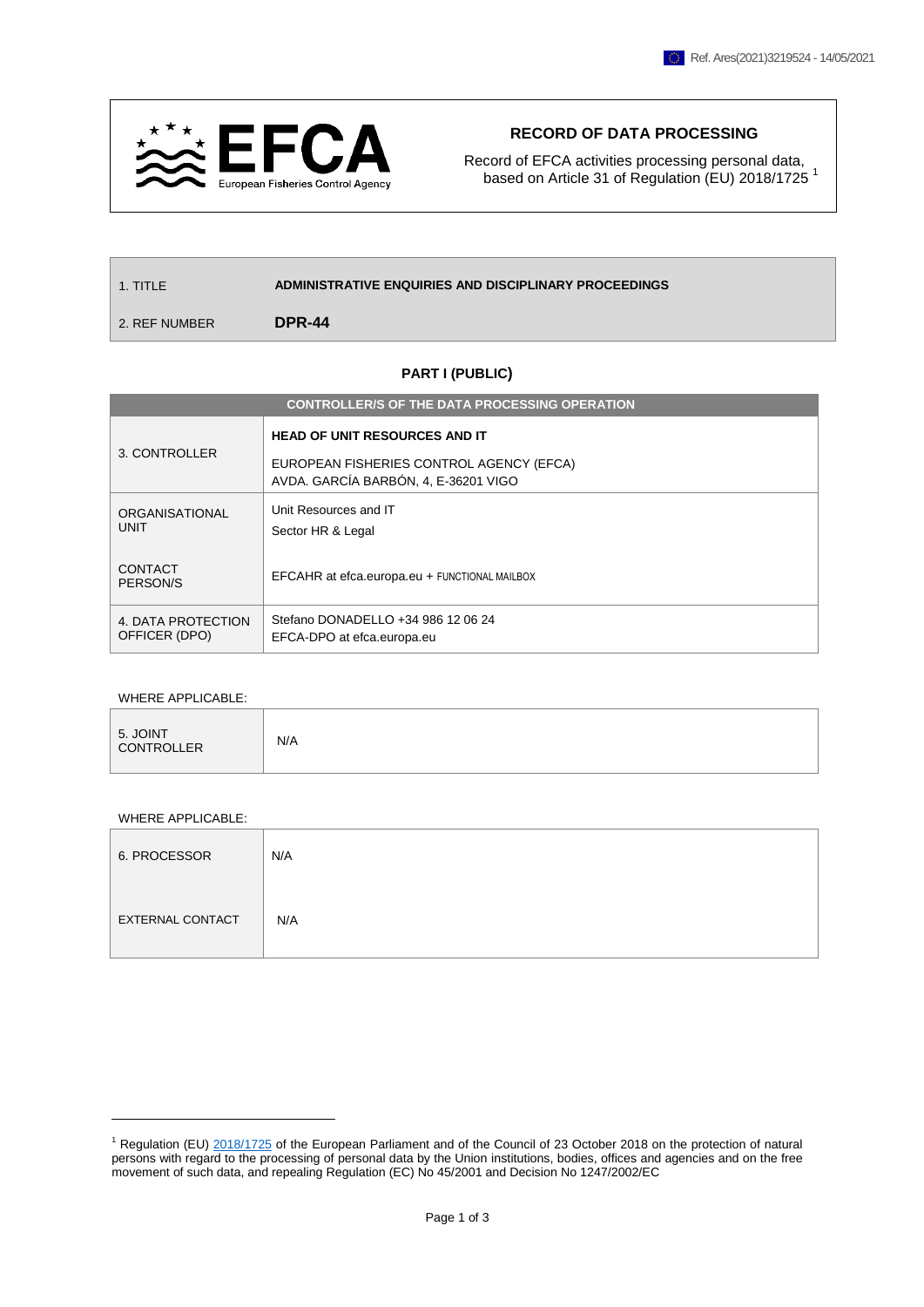| 7. PURPOSE/S               | To implement the Draft AB decision laying down the General Implementing Provisions on the<br>Conduct of Administrative Inquiries and Disciplinary Procedures. Follow up by the Appointing<br>Authority, as appropriate, on staff members' failure to comply with their obligations under the<br>Staff Regulations/ CEOS, in accordance with Article 86 of the Staff Regulations. Enable staff<br>members to have the necessary information to exercise their rights as data subjects. |  |  |
|----------------------------|---------------------------------------------------------------------------------------------------------------------------------------------------------------------------------------------------------------------------------------------------------------------------------------------------------------------------------------------------------------------------------------------------------------------------------------------------------------------------------------|--|--|
|                            | X<br>EFCA STAFF (TA, CA, SNE)                                                                                                                                                                                                                                                                                                                                                                                                                                                         |  |  |
| 8. CATEGORIES              | X<br>EXTERNAL SERVICE PROVIDERS, TRAINEES,                                                                                                                                                                                                                                                                                                                                                                                                                                            |  |  |
| OF DATA<br><b>SUBJECTS</b> | OTHER. PLEASE SPECIFY:                                                                                                                                                                                                                                                                                                                                                                                                                                                                |  |  |
|                            | Further details:                                                                                                                                                                                                                                                                                                                                                                                                                                                                      |  |  |
|                            | (a) Staff member (TA, CA) and SNE (by analogy);                                                                                                                                                                                                                                                                                                                                                                                                                                       |  |  |
|                            | (b) Individuals who participate in an inquiry and disciplinary proceedings in a role other than that                                                                                                                                                                                                                                                                                                                                                                                  |  |  |
|                            | of the investigated staff member, including witnesses or "whistle-blowers".                                                                                                                                                                                                                                                                                                                                                                                                           |  |  |
| <b>8BIS. CATEGORIES</b>    | X<br><b>NAME AND SURNAME</b>                                                                                                                                                                                                                                                                                                                                                                                                                                                          |  |  |
| OF PERSONAL DATA           | X<br><b>CONTACT DETAILS</b>                                                                                                                                                                                                                                                                                                                                                                                                                                                           |  |  |
|                            | X<br>EDUCATION, TRAINING, EMPLOYMENT                                                                                                                                                                                                                                                                                                                                                                                                                                                  |  |  |
|                            | X<br>FAMILY, LIFESTYLE, SOCIAL CIRCUMSTANCES                                                                                                                                                                                                                                                                                                                                                                                                                                          |  |  |
|                            | X<br><b>FINANCIAL DETAILS</b>                                                                                                                                                                                                                                                                                                                                                                                                                                                         |  |  |
|                            | X<br>OTHER. PLEASE SPECIFY:                                                                                                                                                                                                                                                                                                                                                                                                                                                           |  |  |
|                            | Further details:                                                                                                                                                                                                                                                                                                                                                                                                                                                                      |  |  |
|                            | The data undergoing processing are as follows:                                                                                                                                                                                                                                                                                                                                                                                                                                        |  |  |
|                            | (a) surname, first name, personal number, grade/step;                                                                                                                                                                                                                                                                                                                                                                                                                                 |  |  |
|                            | (b) data relating to status under the Staff Regulations and Conditions of employment of other                                                                                                                                                                                                                                                                                                                                                                                         |  |  |
|                            | servants;                                                                                                                                                                                                                                                                                                                                                                                                                                                                             |  |  |
|                            | (c) data relating to the conduct, action or inaction of persons under investigation and/or subject<br>to disciplinary proceedings;                                                                                                                                                                                                                                                                                                                                                    |  |  |
|                            | (d) data relating to the legal definition of such action or inaction with regard to the Staff                                                                                                                                                                                                                                                                                                                                                                                         |  |  |
|                            | Regulations and to other obligations by which the persons in question are bound;                                                                                                                                                                                                                                                                                                                                                                                                      |  |  |
|                            | (e) data relating to the individual responsibility of the persons concerned, including financial                                                                                                                                                                                                                                                                                                                                                                                      |  |  |
|                            | liability;<br>(f) data relating to penalties imposed on the persons concerned, if required.                                                                                                                                                                                                                                                                                                                                                                                           |  |  |
|                            |                                                                                                                                                                                                                                                                                                                                                                                                                                                                                       |  |  |
|                            | a) Files which have led to the opening of a disciplinary procedure will be stored for a period of<br>20 years starting from the date of the Executive Director's decision concluding the procedure;                                                                                                                                                                                                                                                                                   |  |  |
|                            | b) Files where the Executive Director decides that no case can be made against the staff                                                                                                                                                                                                                                                                                                                                                                                              |  |  |
|                            | member or where a warning is issued shall be stored for a period of 5 years.                                                                                                                                                                                                                                                                                                                                                                                                          |  |  |
|                            | Files and all related information may be deleted upon request of the staff member after a period                                                                                                                                                                                                                                                                                                                                                                                      |  |  |
| 9. TIME LIMIT              | of:                                                                                                                                                                                                                                                                                                                                                                                                                                                                                   |  |  |
|                            | a) Eighteen months in the case of a warning;                                                                                                                                                                                                                                                                                                                                                                                                                                          |  |  |
|                            | b) Three years in the case of the penalty of a written warning or reprimand;                                                                                                                                                                                                                                                                                                                                                                                                          |  |  |
|                            | c) Six years in the case of another penalty.                                                                                                                                                                                                                                                                                                                                                                                                                                          |  |  |
|                            |                                                                                                                                                                                                                                                                                                                                                                                                                                                                                       |  |  |
|                            | X<br><b>DESIGNATED EFCA STAFF</b>                                                                                                                                                                                                                                                                                                                                                                                                                                                     |  |  |
| 10. RECIPIENTS             | <b>CONTRACTORS</b>                                                                                                                                                                                                                                                                                                                                                                                                                                                                    |  |  |
|                            | X<br>EU INSTITUTIONS AND BODIES                                                                                                                                                                                                                                                                                                                                                                                                                                                       |  |  |
|                            | X<br><b>MEMBER STATES AUTHORITIES</b>                                                                                                                                                                                                                                                                                                                                                                                                                                                 |  |  |
|                            | OTHER. PLEASE SPECIFY:                                                                                                                                                                                                                                                                                                                                                                                                                                                                |  |  |
|                            | Further details:                                                                                                                                                                                                                                                                                                                                                                                                                                                                      |  |  |
|                            | Staff of HR and Legal Sector, Head of Unit Resources and IT, Legal Officer, Executive Director,                                                                                                                                                                                                                                                                                                                                                                                       |  |  |
|                            | Investigators, Members of the Disciplinary Board.                                                                                                                                                                                                                                                                                                                                                                                                                                     |  |  |
|                            | Personal data may in the course of an investigation be transmitted to OLAF as evidence of                                                                                                                                                                                                                                                                                                                                                                                             |  |  |
|                            | fraud and following an administrative inquiry conducted by OLAF.                                                                                                                                                                                                                                                                                                                                                                                                                      |  |  |
|                            | Where the disciplinary decision has a financial impact or involves a change in the grade it is                                                                                                                                                                                                                                                                                                                                                                                        |  |  |
|                            | forwarded to the HR and Legal Sector for the adjustment of the salary. The HR and Legal Sector<br>then requests the salary adjustment to the Paymaster's Office.                                                                                                                                                                                                                                                                                                                      |  |  |
|                            | If the staff member contests an Executive Director's decision, the disciplinary file may be referred                                                                                                                                                                                                                                                                                                                                                                                  |  |  |
|                            | to the Court of Justice of the European Union.                                                                                                                                                                                                                                                                                                                                                                                                                                        |  |  |
|                            | It may happen that data are transferred to the competent national authorities such as a national                                                                                                                                                                                                                                                                                                                                                                                      |  |  |
|                            | Court where there is an infringement of national law. In such instances, if data are transferred at                                                                                                                                                                                                                                                                                                                                                                                   |  |  |
|                            | the request of a national authority, it must establish the 'necessity' for the transfer. If, on the<br>other hand, data are transferred on the sole initiative of EFCA, it will be for the latter to establish                                                                                                                                                                                                                                                                        |  |  |
|                            | the 'necessity' for the transfer in a reasoned decision.                                                                                                                                                                                                                                                                                                                                                                                                                              |  |  |
|                            |                                                                                                                                                                                                                                                                                                                                                                                                                                                                                       |  |  |